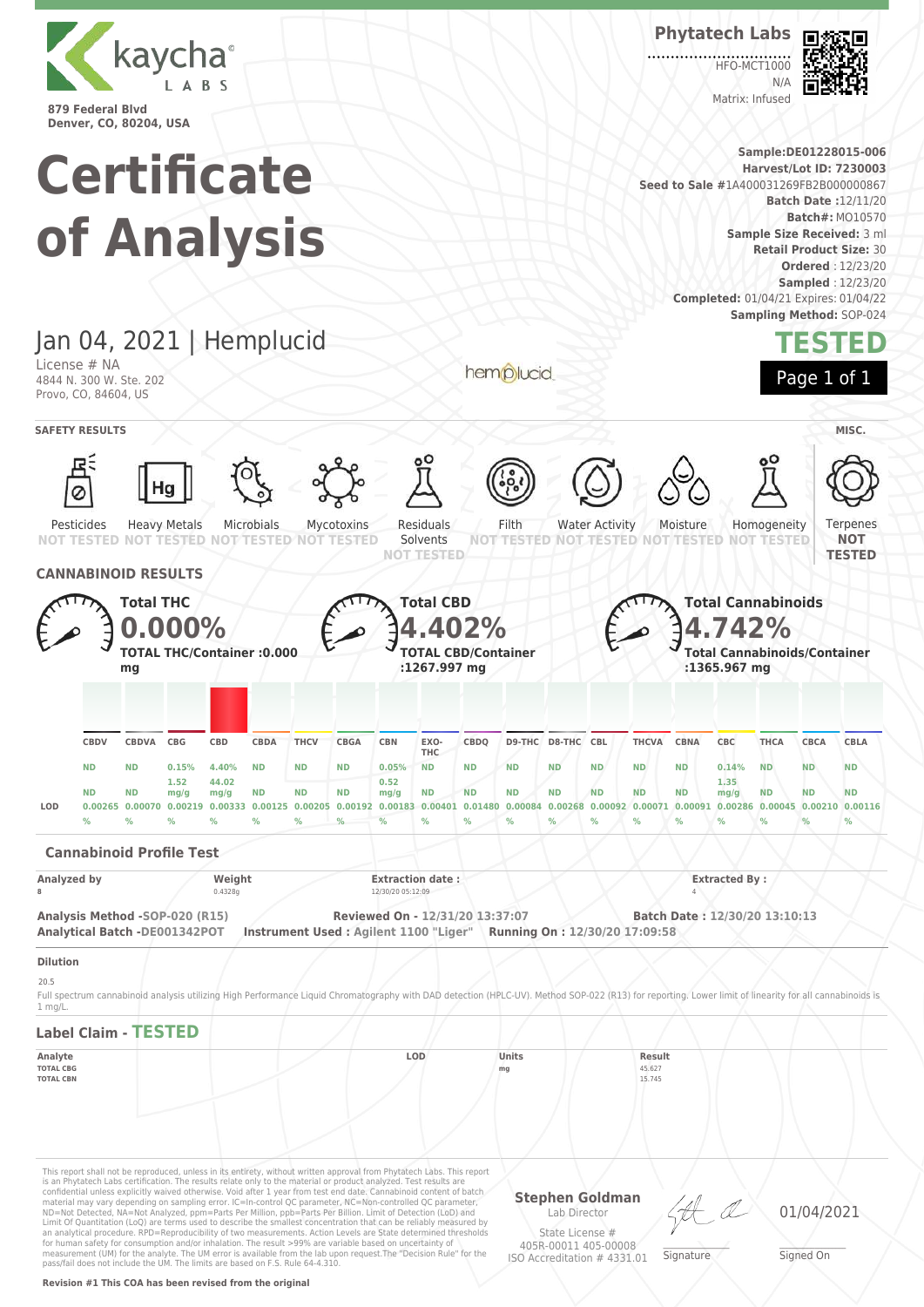

**Denver, CO, 80204, USA**

# **Certificate of Analysis**

**Phytatech Labs**

**HEO-MCT1000**  $N/L$ Matrix: Infused



**Sample:DE10111008-001 Harvest/Lot ID: 7230003 Seed to Sale #**1A400031269FB2B000000895 **Batch Date :**12/11/20 **Batch#:** MO10570 **Sample Size Received:** 1 units **Retail Product Size:** 30 **Ordered** : 01/07/21 **Sampled** : 01/07/21 **Completed:** 01/14/21 Expires: 01/14/22 **Sampling Method:** SOP-024

### **PASSED** Page 1 of 2

## Jan 14, 2021 | Hemplucid

License # NA 4844 N. 300 W. Ste. 202 Provo, CO, 84604, US

**SAFETY RESULTS** MISC.









Heavy Metals



















Pesticides

Solvents

Filth **NOT TESTED NOT TESTED**

Moisture **TESTED NOT** 

Homogeneity **NOT TESTED**



**NOT TESTED PASSED**

**PASSED**

**NOT TESTED**

**NOT TESTED**

hemplucid

Water Activity

This report shall not be reproduced, unless in its entirety, without written approval from Phytatech Labs. This report<br>is an Phytatech Labs certification. The results relate only to the material or product analyzed. Test

#### **Stephen Goldman** Lab Director

State License # 405R-00011 405-00008 ISO Accreditation # 4331.01

HA

\_\_\_\_\_\_\_\_\_\_\_\_\_\_\_\_\_\_\_ Signature

01/14/2021

\_\_\_\_\_\_\_\_\_\_\_\_\_\_\_\_\_\_\_ Signed On